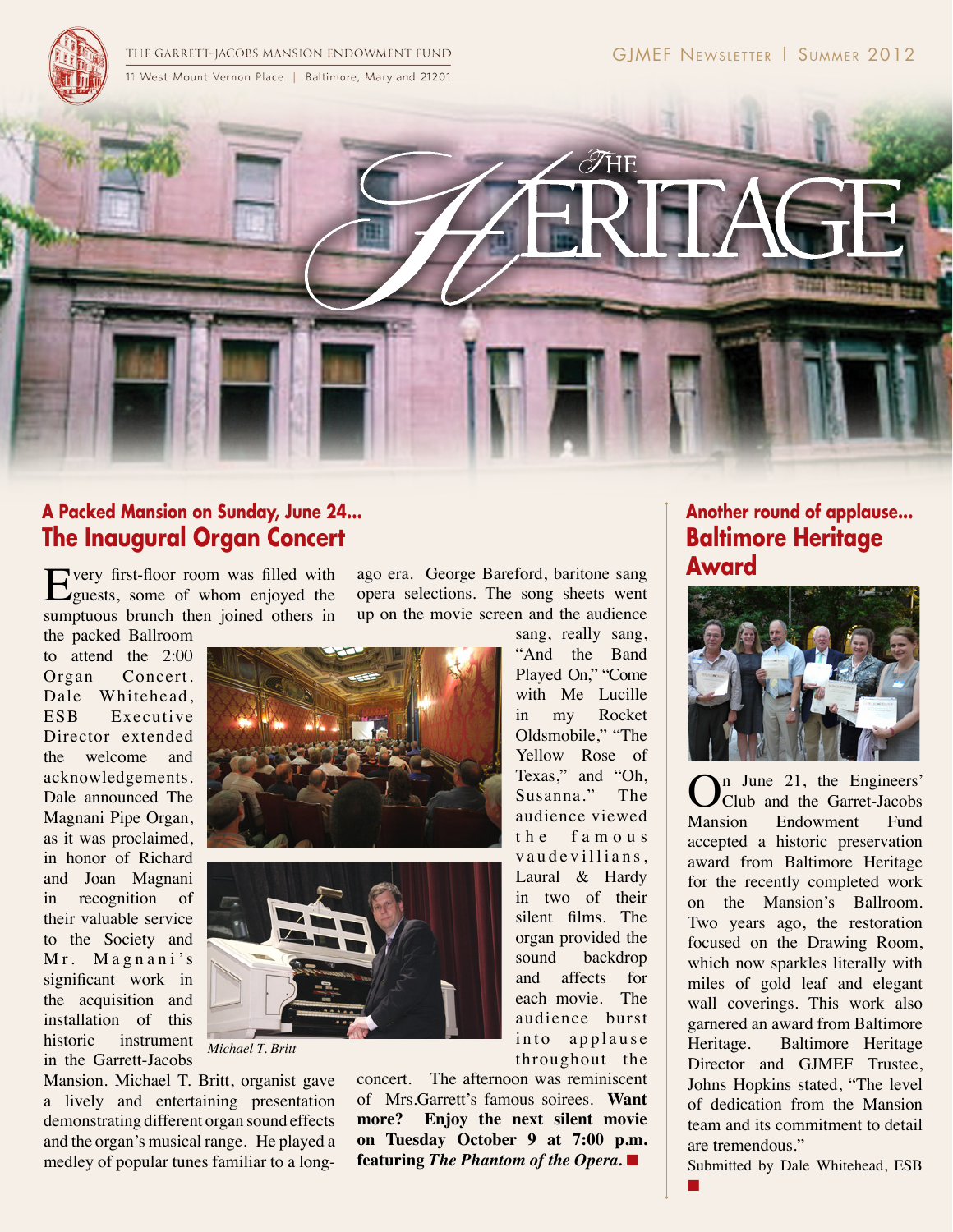

**THE** GARRETT-JACOBS **MANSION ENDOWMENT FUND** 

#### **Board of Trustees**

The Garrett-Jacobs Mansion 11 West Mount Vernon Place Baltimore, Maryland 21201-5190 410-539-6914 www.garrettjacobsmansion.org

Mr. Martin P. Azola Mr. Michael Dick Mr. Carl Eastwick Mr. Frank Dittenhafer Mr. David H. Gleason Mr. Johns W. Hopkins, Jr. Mr. Robert F. Leach Mr. Charles A. Meyer Mr. J. William Middelton Ms. Judith Proffitt Dr. Kathleen Waters Sander Mr. Bruce T. Votta Mr. John Carroll Weiss, III

Heritage Editor: Jo Anne Sabas

*"Heritage" is distributed to members and friends of The Garrett-Jacob Mansion Endowment on a quarterly basis.*

#### **Advisory Board**

James Abbott Jeffrey Buchheit The Honorable John Carroll Byrnes J. Joseph Clarke, Jr. James D. Dilts Charles B. Duff Elaine Eff James Garrett Eva Higgins Lance Humphries Henry Johnson Lisa Keir Cindy Kelly Leslie King-Hammond Zippy Larson Bernadette Low, PhD Jane McConnell Travers Nelson Walter Schamu Andrew Van Styn Gary Vikan Courtney B. Wilson

### **MISSION STATEMENT**

The mission of the Garrett-Jacobs Mansion Endowment Fund is to preserve and restore the Mansion as a National Historic Landmark and to share the history, architectural and civic legacy of the Mansion for the benefit and education of the public.

#### **The GJMEF Advisory Board's Meeting on Wednesday April 25th**

Beginning with a delicious breakfast,<br>the Advisory Council met in the Mansion's Drawing Room. Ten Council members, five GJMEF Trustees, and two guests attended the meeting. Carl Eastwick, GJMEF Trustee reported the State legislature awarded the GJMEF \$200,000 for capital improvement. Each attendee contributed to the meeting. Here are some of the progress reports: Lecture series, B&O Night at the Mansion, Historical Resources Project, the Wurlitzer Organ Installation, and the upcoming AIA Conference Tour of the GJM.

Ideas for future projects were introduced. Here are a few:

Collaborating with the Baltimore Museum of Art, and a repeat of the very successful AIA event 35 years ago, "The Girl in the Red Velvet Swing." Future collaborations might be with the Antiquarian and Victorian Societies, historic preservations groups, and antique collectors. Also in the lineup was co-sponsoring a bus trip to the Villard Houses of New York with a relevant organization. Inviting the Mandolin Society to perform was also proposed. Led by GJMEF Trustee, Kathleen Sander, whose lively style made the meeting stimulating, easy, and productive. ■

### **Follow-up on the 2011-2012 Lecture Series... Mr. Garrett's Palace: "The Golden Age of Elegance at the Garrett-Jacobs Mansion**

Presented by expert art historians,<br>this four-part Lecture Series brought to light the relationships with the architects and craftsmen who created this extraordinary building. Beginning with Mosette Broderick, who described the career of architect, Stanford White as acclaimed, trend setting, and notorious. The effect of his building on the residents of Mount Vernon Square was included in his talk. Next came Andrew Van Styn, who explained the written records of the beautiful wood carvings in the entrance hall and the magnificent hanging stairs, created by the Herter Brothers. The third presenter, Jim Garrison placed the Mansion in context of the residential work of John Russell Pope, architect of the current Ballroom and changes to the Drawing Room. Concluding the well-received series, Elizabeth DeRosa discussed the work of Louis Comfort Tiffany at the Mansion. Created just at the time Tiffany was on the brink of opening

his own glassworks, the vestibule window and staircase light at the Mansion exhibit some of the early techniques developed by this master. As a whole, the presentations add to the understanding of the Mansion and the Aesthetic Movement and indicate areas for further study. Submitted by Judith Proffitt, GJMEF Trustee ■

#### **Have You Seen The Front Doors Lately?**



The chipped  $\mathbf 1$  veneer was repaired. The hardware removed and replaced. The failing finish was stripped chemically. Three coats of Sikkins

Cetol Door and Window were applied. Such an entrance, eh!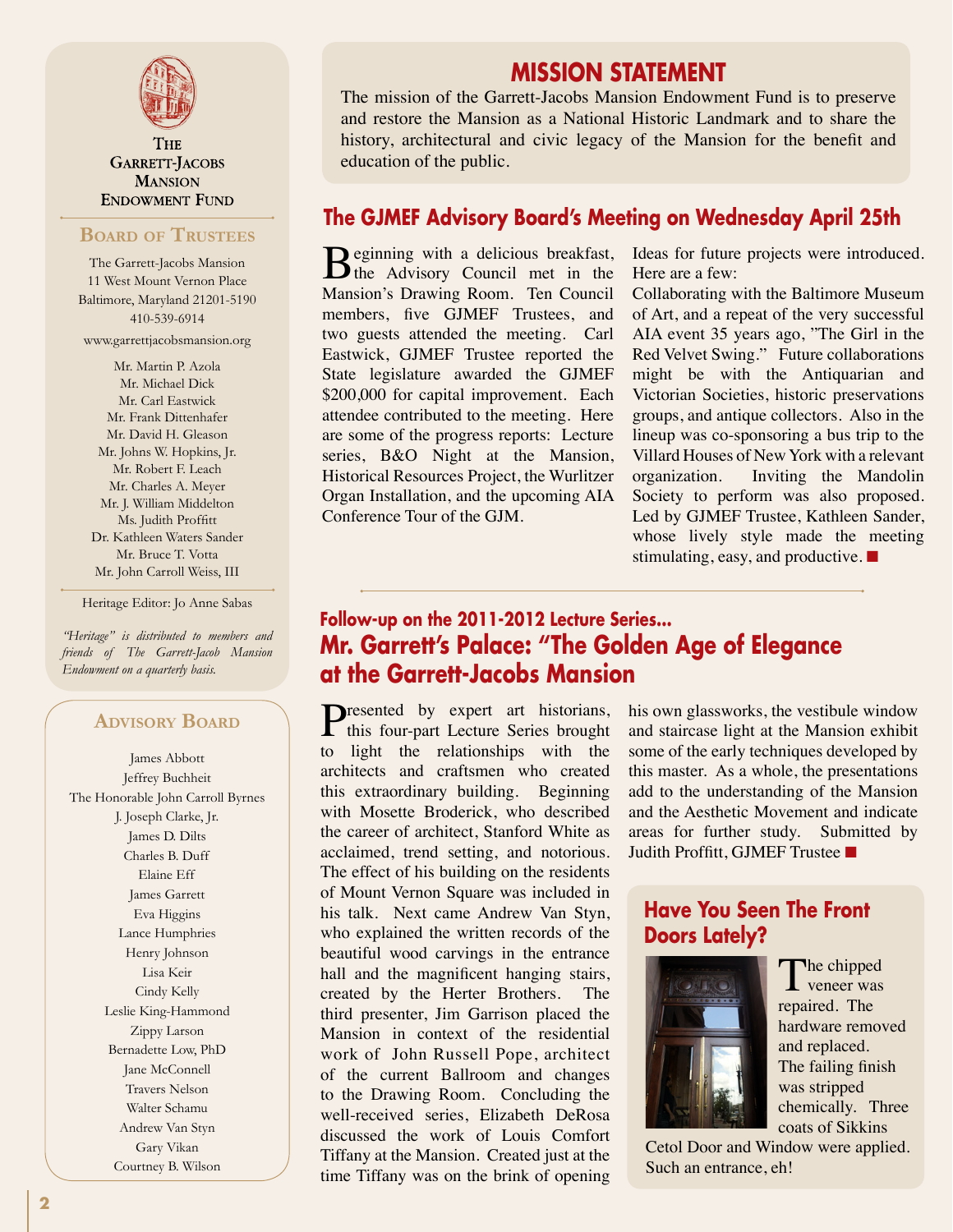### **New GJMEF Trustee... Frank E. Dittenhafer II, FA, LEED AP**

*"Frank Dittenhafer heads one of Baltimore's leading architectural firms that is recognized for its historic preservation and adaptive reuse projects. He will bring to the Board a depth of knowledge and experience that will greatly contribute to the efforts of the Board in its mission to preserve and promote the Garrett-Jacobs Mansion. I have known Frank for many years and have admired his contributions to the architectural and historic preservation communities in Baltimore."*

> *David Gleason, A.I.A. and GJMEF Trustee*

Frank Dittenhafer has been a practicing architect in Baltimore for more than 25 years and one of the founders of Murphy and Dittenhafer Architectects located on North Charles Street in Mount Vernon. As president of Murphy & Dittenhafer, he is responsible for the design and management of the firm's projects focusing on historic preservation, adaptive reuse, higher education, housing, and faith-based structures. Indeed, under Frank's leadership, the firm's design excellence has been recognized every year since 1993 by AIA chapters in Maryland and Pennsylvania including 65 AIA design awards. In addition, Murphy and Dittenhafer has received numerous historic preservation and craftsmanship citations. These award-winning projects have included such Baltimore landmarks as the Tremont Grand, the Peabody Elderhostel, The Johns Hopkins University Faculty Club, the Hippodrome Theatre, the St Ignatius Church preservation/renovation, and the First & Franklin Street Presbyterian Church historic restoration/rehabilitation which brings us to the Garrett-Jacobs Mansion Endowment Fund and Mr. Dittenhafer as the newest trustee.

 "Upon making visits in recent years, I have continued to be astounded by the incredible millwork, diverse palette of finishes, rich architectural details, and overall exquisite level of craftsmanship that is probably unsurpassed at any other



site in Baltimore," he wrote. Bruce Votta incoming Board President and Past President of the Engineers' Club views "Frank as a great addition to our very active Board. With his historic architectural restoration experience, Frank brings additional expertise to our group and he will help us continue to make progress on restoring the Mansion."

In addition to the GJMEF, Mr. Dittenhafer currently serves on the Boards of Directors of the Charles Street Development Corporation, the Pennsylvania State University Architecture Alumni Group, the Southern Branch of the YMCA of York and York County, York Central Market, the York County Community Foundation Energy Committee, and the Advisory Board of the Penn State University York Campus. He is past president of the Central Pennsylvania Chapter of the American Institute of Architects and has served on the Boards of the Pennsylvania Historical and Museum Commission, AIA Pennsylvania and York Arts. Frank has also served on Design Award Juries for AIA Baltimore and AIA Potomac Valley.

He is looking forward to serving on the Board because in his own words he is "working with a distinguished roster of very talented and dedicated professionals." Regarding his appointment, he adds, "I am not sure if it gets any better than this: collaborating with a great group of people on maintaining and improving such a magnificent work of architecture which is within a five-minute walk from the front door of my office." ■

# **Thought You'd Like to Know... The new GJMEF Board Officers**

Bruce T. Votta, President Carl Eastwick,Vice President Douglas F. Suess, Treasurer Kathleen W. Sander, Secretary

Charles A. Meyer, Past President and Johns Hopkins, Trustee whose terms expired on June 30 have both agreed to serve new threeyear terms. All the other Trustees remain on the Board.

# **It's Not Too Early to Mark Your Calendar**

#### **Baltimore Concert Opera**



Thursday, September 20 at 6:30 p.m. for Cash Bar & Hors d'oeuvres – 7:30

Downbeat; Sunday, September 23 – 2:00 p.m. Cash Bar – 3:00 p.m. Downbeat

#### **Crush at the Mansion**



Friday, November 9 at 7:00 p.m.

#### **Atlantic Guitar Quartet**



Sunday, November 11 at 7:00 p.m. Cocktails – 8:00 p.m. Concert

**Jo Anne Sabas, the Editor invites all suggestions, comments, and opinions. She can be contacted by letter through the address on this newsletter, by e-mail at sabas@outdrs.net, or telephone 410-243-4242.**